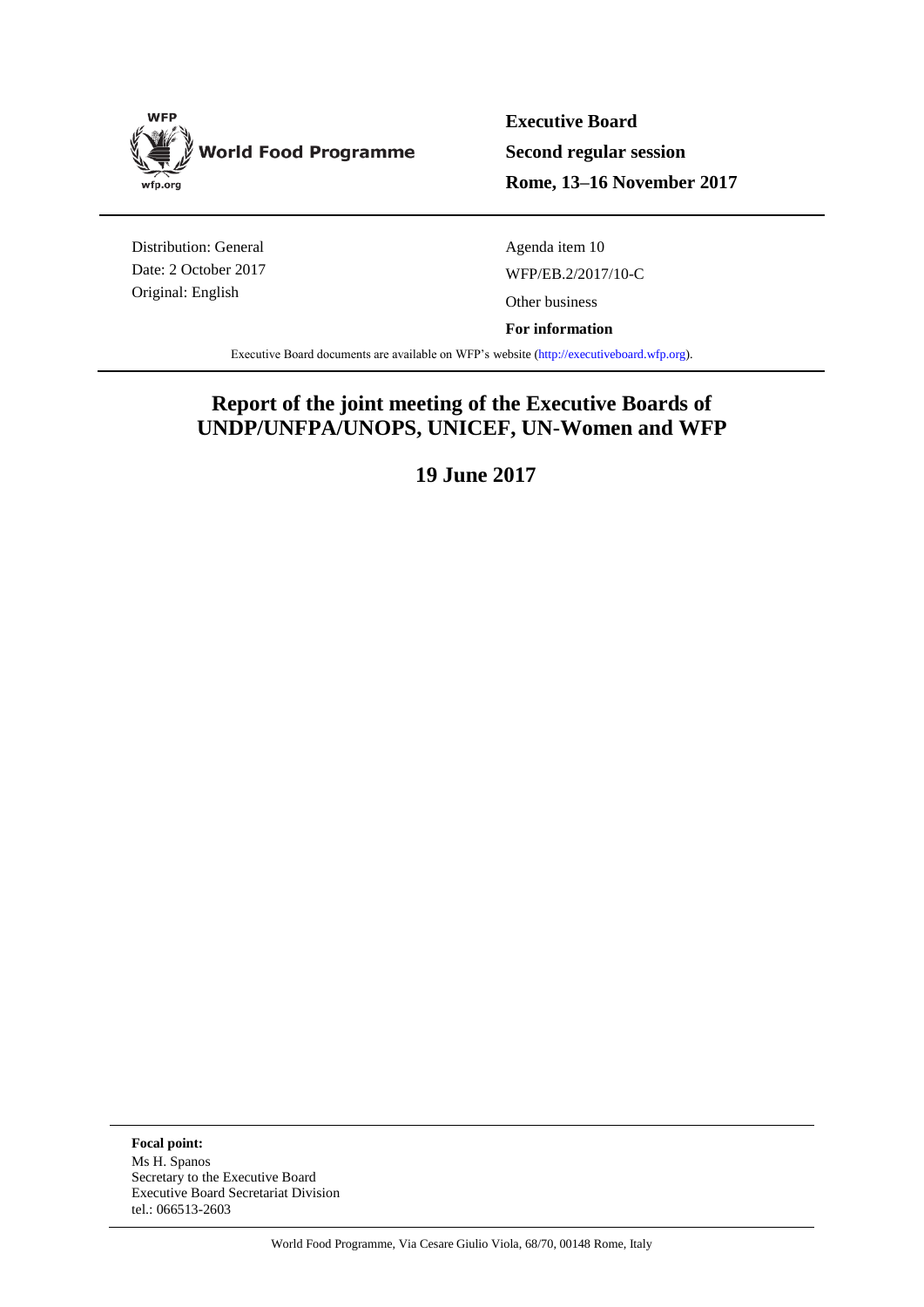

19 July 2017

Original: English

**For information**

## **Report of the joint meeting of the Executive Boards of UNDP/UNFPA/UNOPS, UNICEF, UN-Women and WFP**

**19 June 2017**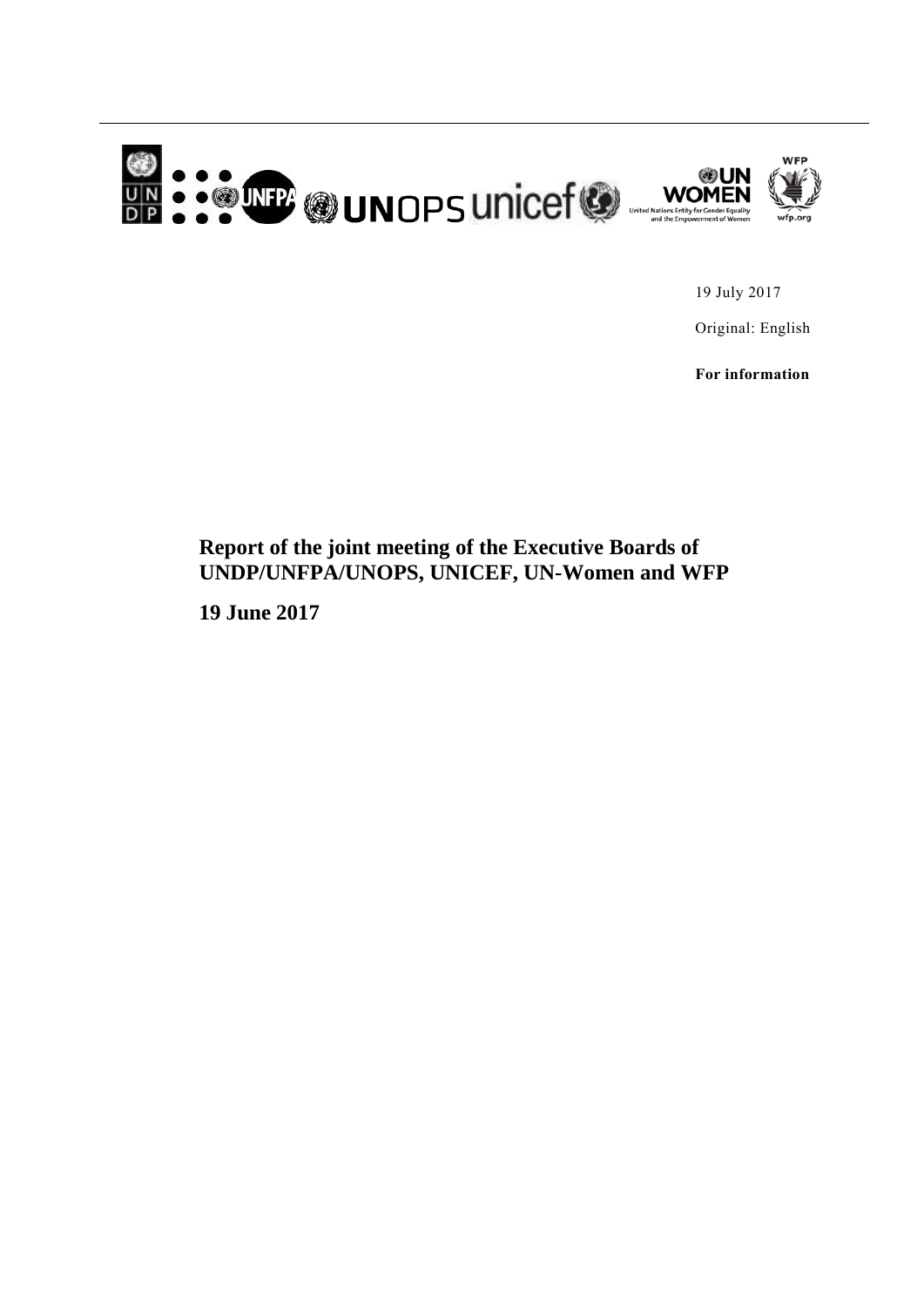## **I. Operationalizing the decisions of the QCPR, specifically taking into consideration climate change and building resilience**

1. The President of the Executive Board of UNICEF opened the joint meeting by welcoming the participants of the Executive Boards of UNDP/UNFPA/UNOPS, UNICEF, UN-Women and WFP. He also welcomed the Deputy Secretary-General of the United Nations. He stressed that since the first joint meeting of the Boards in 1998 the United Nations system had become a synergistic whole achieving impressive results. The 2016 quadrennial comprehensive policy review of operational activities for development of the United Nations system (QCPR) was a critical opportunity for change and reform and, together with the 2030 Agenda for Sustainable Development, provided a solid basis for implementing the Sustainable Development Goals, reflecting each organization's comparative advantage. Climate change and youth/adolescents were specific examples of goals that could only be achieved through inter-agency collaboration. Addressing the needs of youth and adolescents, he noted, was one of the most pressing goals and the United Nations system had to come together to invest in their future.

2. In her opening remarks, the Deputy Secretary-General of the United Nations highlighted the importance of engaging with youth and protecting the environment within the 2030 Agenda and the global political and development context. Youth represented a cross-pillar investment and young people contributed to peace, prosperity and political dialogue and acted as agents of change. Ensuring their health, well-being, protection, education and skills, especially of girls and the most vulnerable, would provide the foundations for achievement of the goals. The 2030 Agenda and the 2016 QCPR review gave the United Nations development system the road map to become fit for purpose. The Executive Boards had a critical role to play in ensuring synergy and providing strategic guidance at the country level. Greater system-wide coherence should focus on strengthening leadership around results, along with a coherent interface between the Office of the Secretary-General Office and the governing bodies, including a more integrated governance architecture.

3. The UNICEF Deputy Executive Director (Programme), highlighted that climate change was central to all the goals and an issue that affected those most in need. Development work had to integrate systems able to anticipate climate-related shocks to reduce their impact, which required system-wide action in analysis and data collection; joint planning, approaches and actions; and targeted programming that maximized agency comparative advantages. The Executive Director, UNOPS, underscored that the 2016 QCPR called on the United Nations system to work together more effectively and efficiently for better delivery of results. Key to the success of all development interventions was resilient infrastructure, efficient procurement and collaborative actions in planning, designing and implementing programmes, which required the multiple competencies of the United Nations system working together through an impartial resident coordinator.

4. The Deputy Executive Secretary, Southern African Development Community, discussed the collective role of the United Nations system in supporting implementation of the 2030 Agenda and building resilience at the country level against the backdrop of the 2015 drought and impending famine in the southern African region. A coordination unit was created to bring in United Nations system organizations with a humanitarian and recovery mandate, mobilize resources and raise awareness at the national, regional and global levels. Success also derived from high-level United Nations support. The humanitarian and development teams combined planning and budgets and worked closely together – a major factor in ensuring that resilience-building began in the midst of crisis. This resilience approach was successful because it was system-wide, and addressed the issues and underlying conditions that had created the crisis in the first place.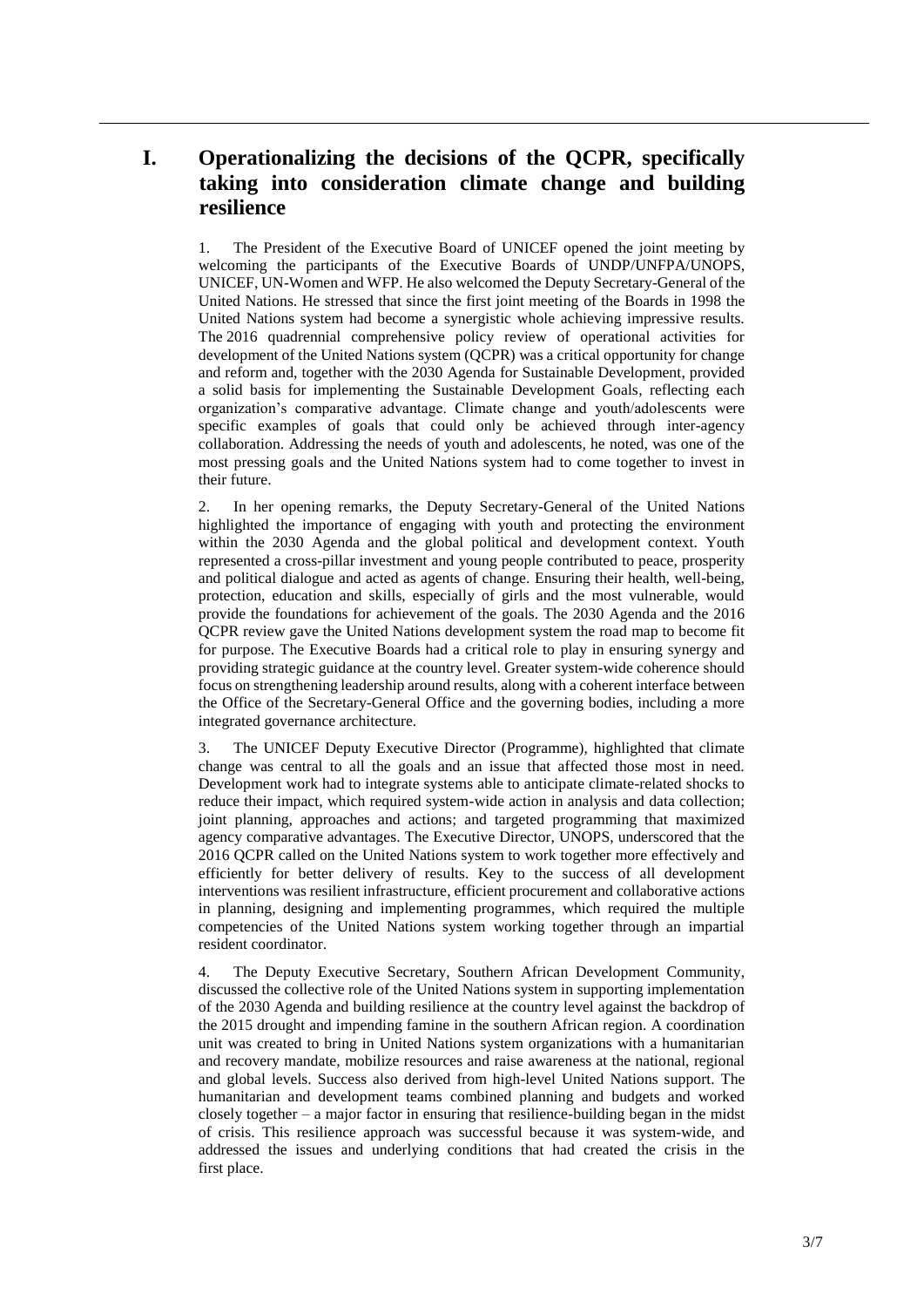5. The United Nations Resident Coordinator, Maldives, presented United Nations country team collaborative work, including developing the new United Nations Development Assistance Framework (UNDAF) and implementing the standard operating procedures within the experience of the Maldives. The country had in the past 20 years graduated from a least developed country to a middle-income country. Climate change, however, remained a formidable challenge, which was capable of wiping out hard-won gains. The United Nations was the country's most crucial development partner, but it depended on many non-resident agencies. Coordination was key to success, including through a much tighter and focused UNDAF grounded in human rights and built on "delivering as one" and the standard operating procedures. The Resident Coordinator also noted the difficulties in aligning UNDAFs with agency-specific plans, the duplicative reporting they presented and how they took away from time that could be devoted to implementation. Strong national support and incentives guaranteed a strong and united country team. Country teams would benefit from less burdensome planning processes and aligned agency operating systems.

6. The presidents and vice-presidents of the four Executive Boards, the heads and deputy heads of the six United Nations organizations and members of the Executive Boards were actively engaged throughout the session and provided a number of comments on the role of the United Nations development system in addressing climate change, resilience and youth engagement, most notably that:

- (a) Climate change and youth engagement were ideal areas for system-wide approaches since the answers to addressing both were systemic in nature and required a whole-of-society approach;
- (b) Resilience was a core concept that was multidimensional in nature and allowed broader development choices;
- (c) The humanitarian-development-peace nexus was the perfect mechanism for the United Nations system to work together to build resilience to climate change;
- (d) The system had a key role to play through its convening power and awareness-raising capacity in addressing climate change and youth;
- (e) The system had to use its comparative strengths to ensure its collaborative advantages;
- (f) Data collection, disaggregation and capacity for planning and measuring results were key to reaching vulnerable communities and building resilience;
- (g) The joint meetings of the Executive Boards needed further strengthening, including a more integrated Executive Boards governing structure; and
- (h) The common chapters of the organizations' strategic plans should flesh out how system-wide coordination would help to leave no one behind, strengthen partnerships, build resilience, ensure an impartial United Nations resident coordinator, build national capacity, and pursue joint business operations, supported by common results and indicators and a joint resource mobilization strategy.

7. In conclusion, the UNDP Administrator and Chair of the United Nations Development Group stressed that the 2016 QCPR called on the United Nations development system to work in a new way. The challenge was overcoming the fact that the organizations continued to function as before, with little institutional alignment to incentivize staff to work together. The common and unified 2030 Agenda was clear and compelling. The system had to delve deeper to fix its institutional alignment challenge in order to succeed and meet the 2030 Agenda vision. It should also pursue financing which, as opposed to programme-centred focus of funding, sought to build the broad capacities of national and local communities to better use and generate resources. Similarly, Member States and donors had to create the conditions that encourage the United Nations system to work together.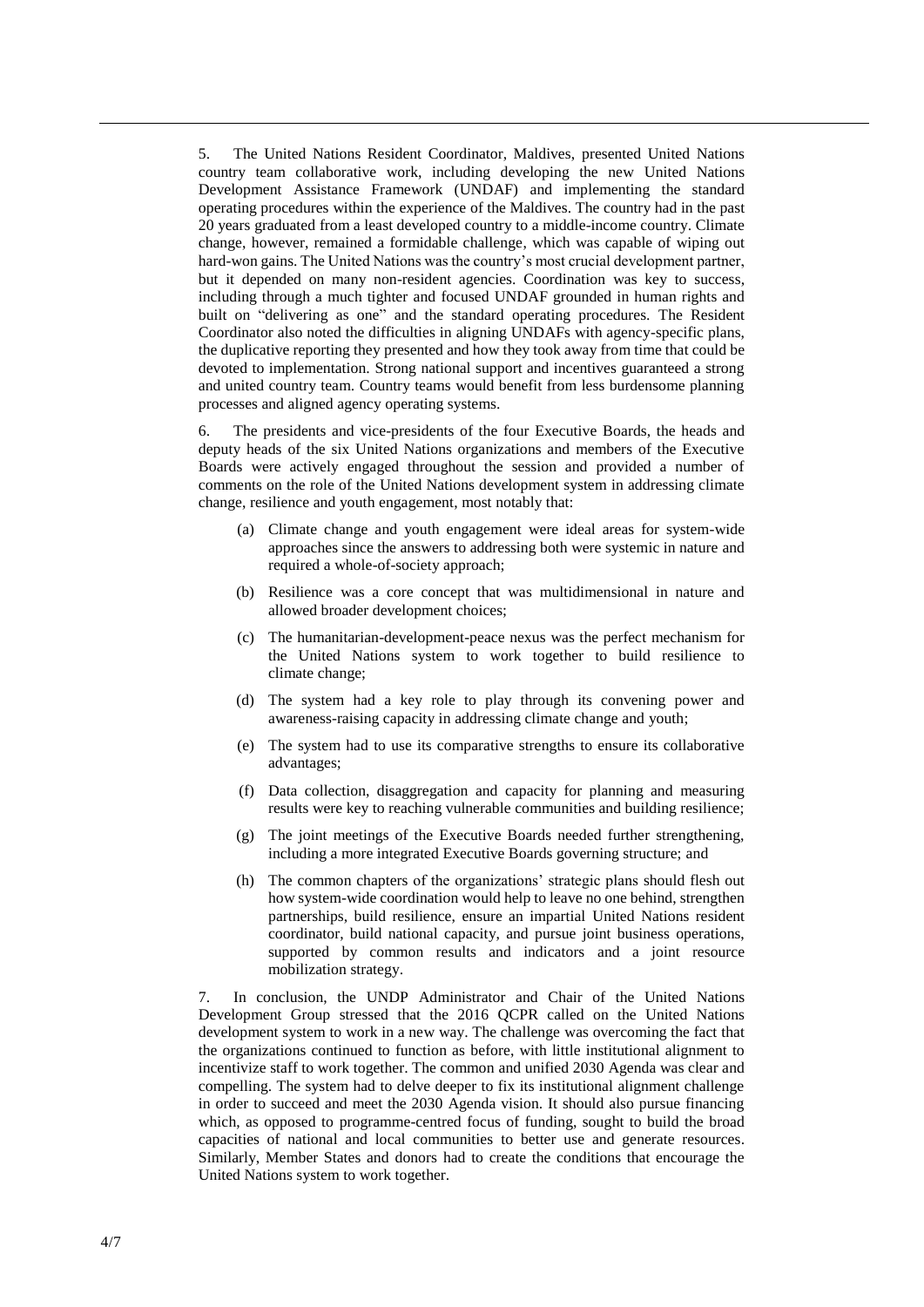8. The Assistant Secretary-General and Head of the New York Office, United Nations Environment Programme, presented the system-wide strategies adopted by the United Nations Development Group High-Level Committee on Programmes (HLCP) and the collective role of the United Nations development system in supporting climate change and resilient development. At the policy level, the HLCP offered an example of an inter-agency entity acting as one through a coordinated approach ideal for holistically addressing issues, such as climate change, and a model for country teams at country level, as articulated in the new UNDAF guidelines. The strategic approach to climate change action adopted by the United Nations System Chief Executives Board for Coordination was an excellent example that prescribed integrated collaborative action to deliver co-benefits across the entire 2030 Agenda and Paris Agreement. It aimed to foster collaborative action in eight impact areas where shared expertise was needed and ensured joint approaches to climate change. The roll-out to regional and country teams would take place in 2017. The High-Level Committee had been active in coordinating system-wide climate action in previous high-level forums as well.

9. In closing, the President of the Executive Board of UNDP/ UNFPA/ UNOPS thanked delegations and the six United Nations organizations for their participation in the morning segment of the joint meeting.

## **II. Working with adolescents and youth to achieve the Sustainable Development Goals**

10. The Vice-President of the Executive Board of UN-Women welcomed members of the four Executive Boards, the representatives of the six United Nations organizations and the invited guest speakers representing youth to the discussion on working together with adolescents and youth to achieve the Sustainable Development Goals.

11. In opening remarks, the Deputy Executive Director (Management), UNFPA, highlighted that despite much progress in recent decades for young people, women and girls, growing inequalities were denying many access to benefits. Young and adolescent girls were especially vulnerable since many challenges, such as adolescent marriage and childbearing, continued to persist. Such conditions exacerbated the cycle of poverty and poor health for women and girls. It was why empowering young people, especially women and girls, was key to reducing intergenerational poverty and seizing the demographic dividend. Development planning had to focus on young people, safeguarding their human rights, removing barriers to participation and investing in their capacities. Further, young people had to be an integral part of the solution, recognized and engaged in the design and implementation of programmes.

12. The representative of the United Nations Major Group for Children and Youth, one of the young guest speakers, gave a presentation on young people shaping and implementing the Sustainable Development Goals. Youth groups had played a seminal role in influencing the 2030 Agenda and were engaged in taking direct action on the ground, creating formal spaces to hold governments accountable, or drafting shadow reports on government policies. They were involved in areas such as sustainable consumption and production, humanitarian response, mapping the effects of disasters, cleaning up the environment and applying indigenous knowledge and practices where modern approaches exacerbate inequalities. The United Nations Major Group for Children and Youth embraced a collective membership approach to inspire knowledge exchange for the goals and to help youth to understand the 2030 Agenda. The representative appealed to Member States and the Executive Boards to continue to engage with youth in implementing the goals, and to elevate youth to permanent observer status in the General Assembly.

13. The Youth Advocate and UNFPA Youth Innovation Fellow, the other young guest speaker, gave a presentation entitled "Youth leadership and engagement in the United Nations – opportunities, challenges and the way forward". Despite its diversity, the current generation shared common characteristics across borders. They were digital natives inhabiting a more democratic space. And they were the first generation in the spotlight of international development. Their challenges included vulnerability,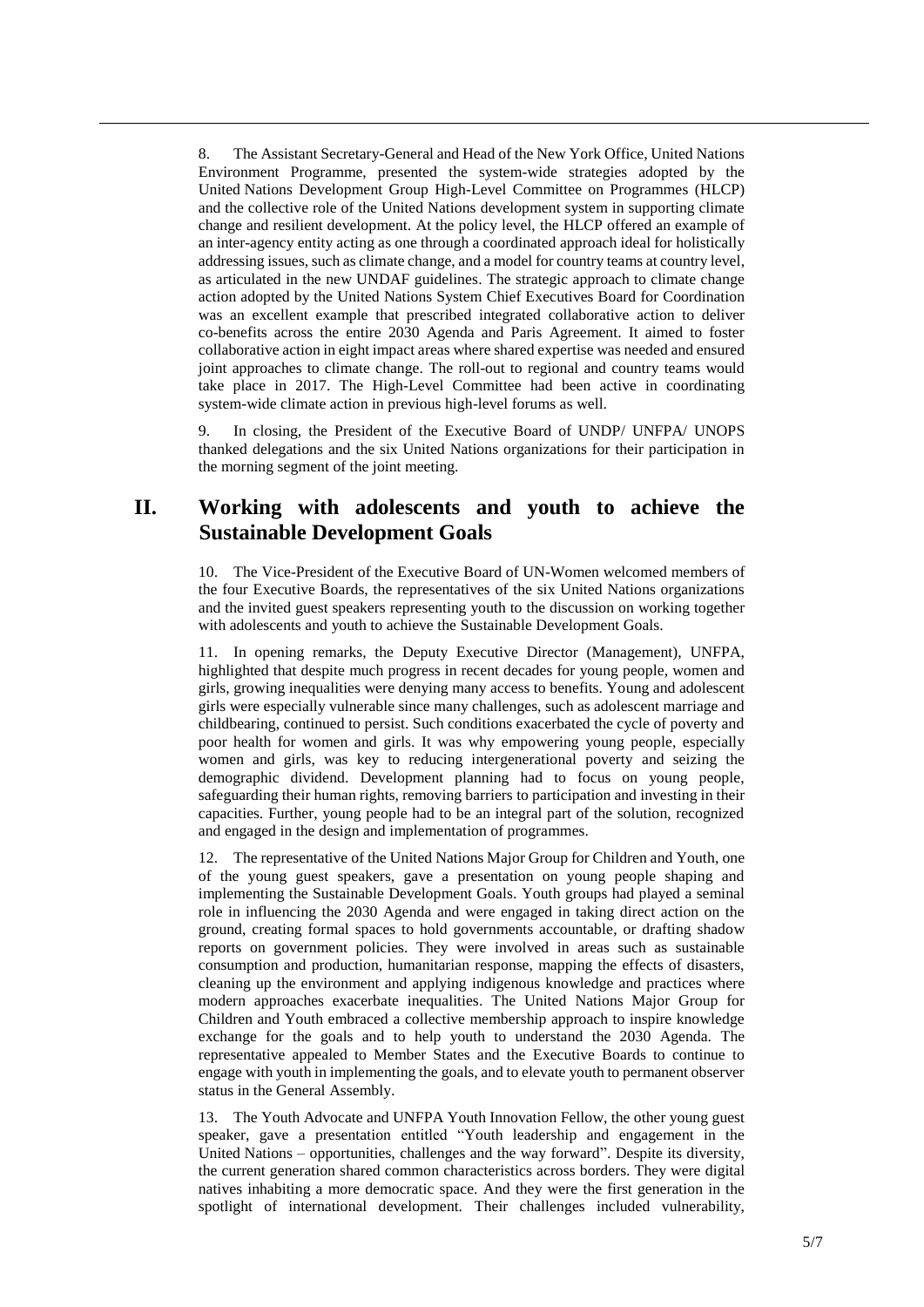inequality, misinformation and exploitation by power groups, violence (especially in conflict settings), and unemployment or employment in precarious conditions. A one-size-fits-all solution was not the answer, however. Data showed that youth participation and leadership in policies and formal decision-making were low across the globe. Youth had starkly different interests in different places and had a trust deficit in established governing structures, including the United Nations. The way forward should focus on: (a) building trust by spotlighting United Nations *values* against those of other power groups seeking to recruit youth; (b) creating the *right spaces* for youth, focused on modern youth political aspirations and issues-focused concerns; and (c) fostering *horizontal democratic structures* as opposed to hierarchical structures. The best support to youth was building their skills and resources so that they could make a difference.

14. In turn, the Executive Director, UN-Women, stressed that focusing on youth, women and girls was the best way to ensure that "no one is left behind". Youth and women were at the forefront of many modern challenges, but were also resilient and drivers of change. The Secretary-General had made a strong commitment to deliver for and with youth, especially young women, through a coherent and coordinated United Nations development system. Investments in youth and women had a high guaranteed rate of return, and should include empowerment, job creation and skills building, especially in the most disadvantaged communities, and be done through partnerships and at scale. It was estimated that almost 90 per cent of future jobs would require digital literacy, a skill youth already possessed. Inter-agency work was the best approach to supporting youth and had already engendered successful strategies targeted at youth.

15. The presidents and vice-presidents of the four Executive Boards, the heads and deputy heads of the six United Nations organizations and members of the Executive Boards were again actively engaged throughout the session and provided a number of comments on how the United Nations could work with adolescents and youth in achieving the Sustainable Development Goals, most notably that:

- (a) Youth as agents of change were critical to achieving the goals they were not simply beneficiaries, because their role extended from advocacy to substantive participation in planning and implementation;
- (b) Young people's inclusive and meaningful participation at all levels was critical to addressing their needs and ensuring that they acted as accelerators in achieving the goals for all in societies;
- (c) Youth strategies and programmes had to account for young people's diversity and the complexity of their specific needs;
- (d) Partners and country teams should engage young people in formal and informal decision-making at national and local levels and integrate their priorities in policy processes, including in strategies and road maps for the goals and through the UNDAF process;
- (e) Partners should focus on removing obstacles to and support youth participation in all phases of implementation of the 2030 Agenda, including in creating civic space for youth, supporting their roles in localization, collecting data and reporting, and fostering enabling environments for their involvement in implementation, monitoring and accountability;
- (f) Partners should build trust in the United Nations and its values, foremost by promoting youth capacities and participation to deliver on the 2030 Agenda and by engaging youth in the different spaces where they gathered (e.g. social media, music and gaming);
- (g) Global, regional and national indicators, data collection and analysis should be youth-focused and youth-relevant;
- (h) Societies should equip young people with decent jobs and life skills, invest in public education, support young people as social and civic actors, support youth organizations and focus on engaging vulnerable youth, including young women and youth in crisis settings;